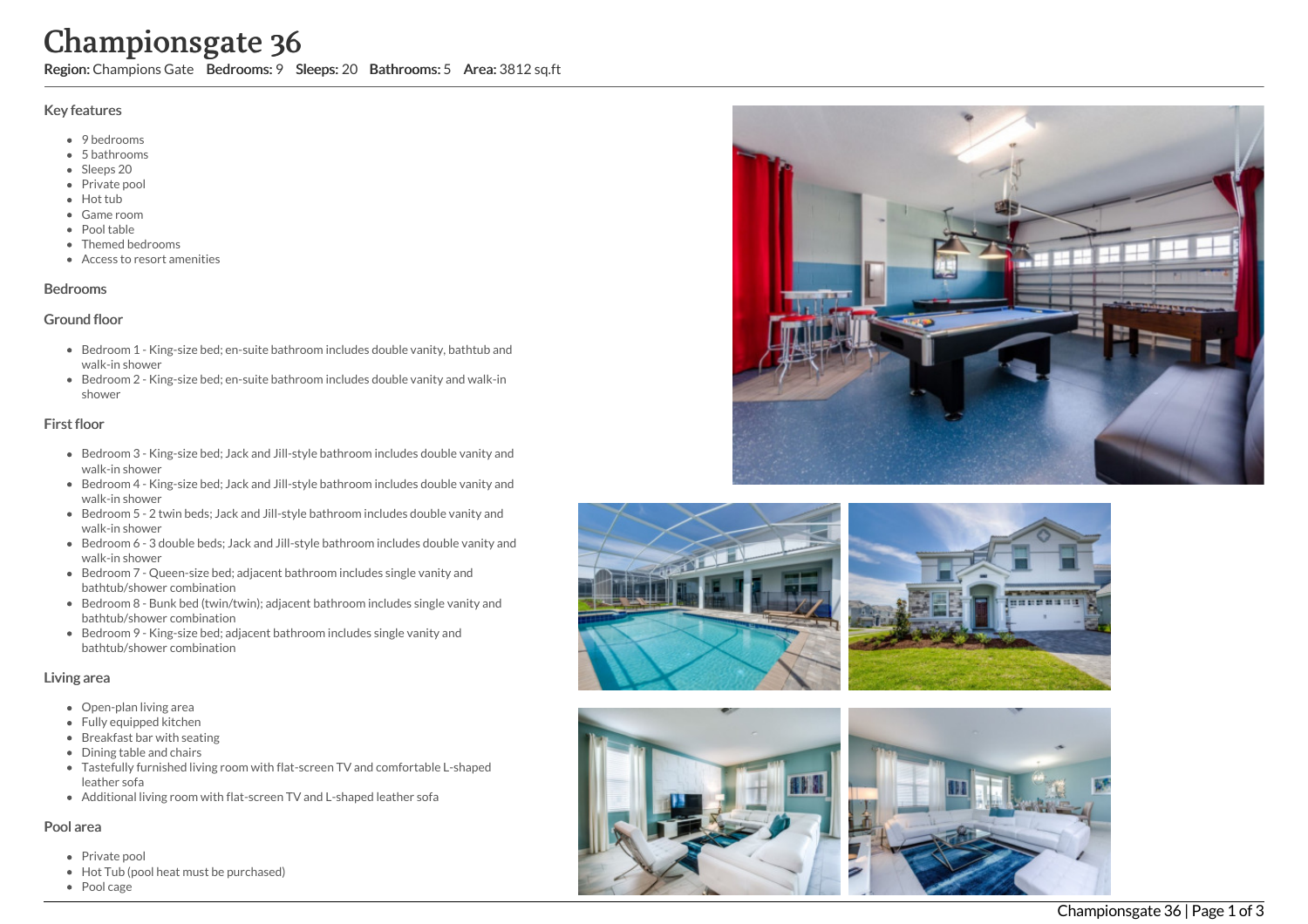- Pool safety fence
- Pool alarm
- Sunloungers
- Covered lanai with lounge seating
- Alfresco dining area

# Home entertainment

- Flat-screen TVs in living areas
- Game room with air hockey table, foosball table and pool table

## General

- Air conditioning throughout
- Complimentary wifi
- Bedding and towels included
- Private parking

# Laundry room

- Washer and dryer
- Iron and ironing board

# Children's equipment available for hire

- Crib
- Stroller
- High chair
- Pack and play

# Resort facilities

Ideally located close to many of Orlando A¢â,¬â"¢s theme parks, Championsgate Resort offers a wide variety of fantastic amenities for the whole family to enjoy. Set within 900 acres, this luxury resort is home to an 18-hole championship golf course, a fully equipped gym, a games room and multiple sports courts. Guests can choose from a selection of swimming pools; kids will enjoy the waterslides and splash park whilst adults can float in the lazy river, or relax under a private cabana. An excellent retreat after a busy day at the parks, guests of Championsgate Resort will also have access to a movie theater, a range of shops and an impressive spa. There is also a great selection of restaurants and bars on site, including a poolside grill, a sports bar and the impressive clubhouse.

# Places of interest

- Golf courses 0 miles
- $\bullet$  Shopping mall 3 miles
- Disney World 8 miles
- Seaworld 17 miles
- Universal Studios 20 miles
- Legoland 25 miles